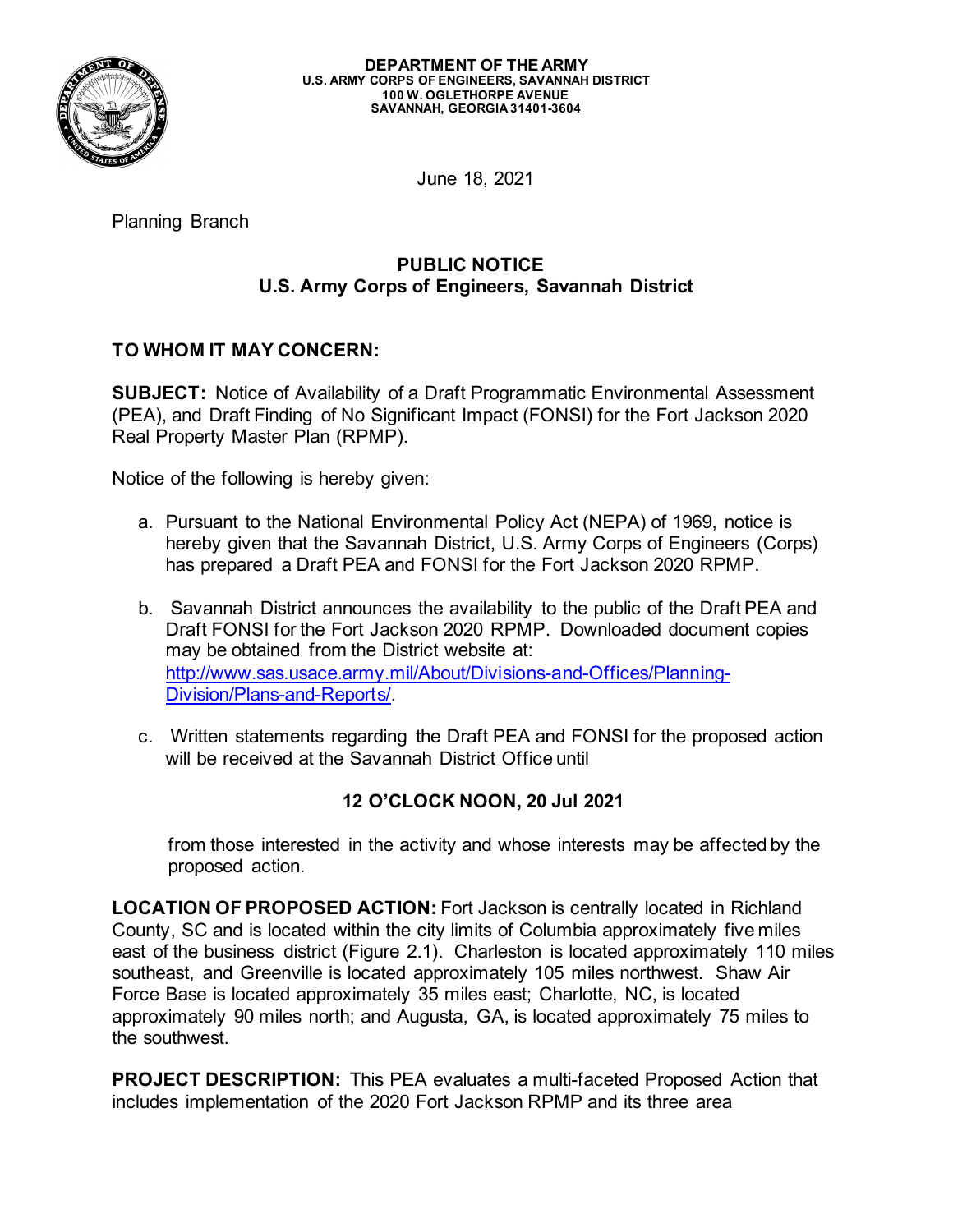development plans (ADPs): 1. Victory District ADP; 2. Semmes District ADP; and 3. Palmetto and Villages Districts ADP.

The PEA describes and provides a programmatic evaluation of Ongoing and New Mission Activities. However, it does not cover ranges and training lands, because these items are not addressed in the RPMP. Figures 2.1 and 2.2 show maps of Fort Jackson and the Installation Framework Plan, respectively.

The Proposed Action also includes the implementation of the Fort Jackson component plans: Installation Planning Standards and Real Property Vision Plan. The RPMP process is based on guidance provided in AR 210-20, *Real Property Master Planning for Army Installations,* which assigns responsibilities and prescribes policies and procedures relating to the development, content, submission, and maintenance of a RPMP. This process provides direction for future development, operation, management, and maintenance of resources in a framework sustaining compliance with all applicable laws and regulations.

Alternative plans were developed as part of the planning process. The alternatives that were considered were as follows:

a. **Alternative 1 - No Action Alternative**: Under the No Action Alternative (NAA), Fort Jackson would continue to utilize and develop land in accordance with the 2012 RPMP. Maintenance, repair, and operation of existing operational and support facilities would continue as currently conducted. The Installation could not accept any new missions requiring substantial renovation or demolition of existing buildings or supporting infrastructure or new construction.

**b. Alternative 2 – Preferred Alternative – Implement the proposed 2020 Real Property Master Plan (RPMP):** This alternative consists of Fort Jackson implementing the proposed 2020 RPMP and all its component plans: Installation Planning Standards, Real Property Vision Plan, Palmetto and Villages Districts ADP, Semmes District ADP, and Victory District ADP. The proposed projects would be completed, along with any associated demolition, as required to support all elements of the RPMP and associated current and future mission requirements. Fort Jackson could accept any new missions that would require substantial renovation of, or additions to, the existing building stock or supporting infrastructure. The Installation would be able to modify land use to accommodate changes in on-going and future missions.

## **DEPARTMENT OF THE ARMY EVALUATION:**

**Environmental Assessment:** Savannah District has prepared a Draft PEA and found that an Environmental Impact Statement would not be required for this action. The Draft PEA is being coordinated concurrently with this Notice to Federal and State natural resource agencies for review and comment.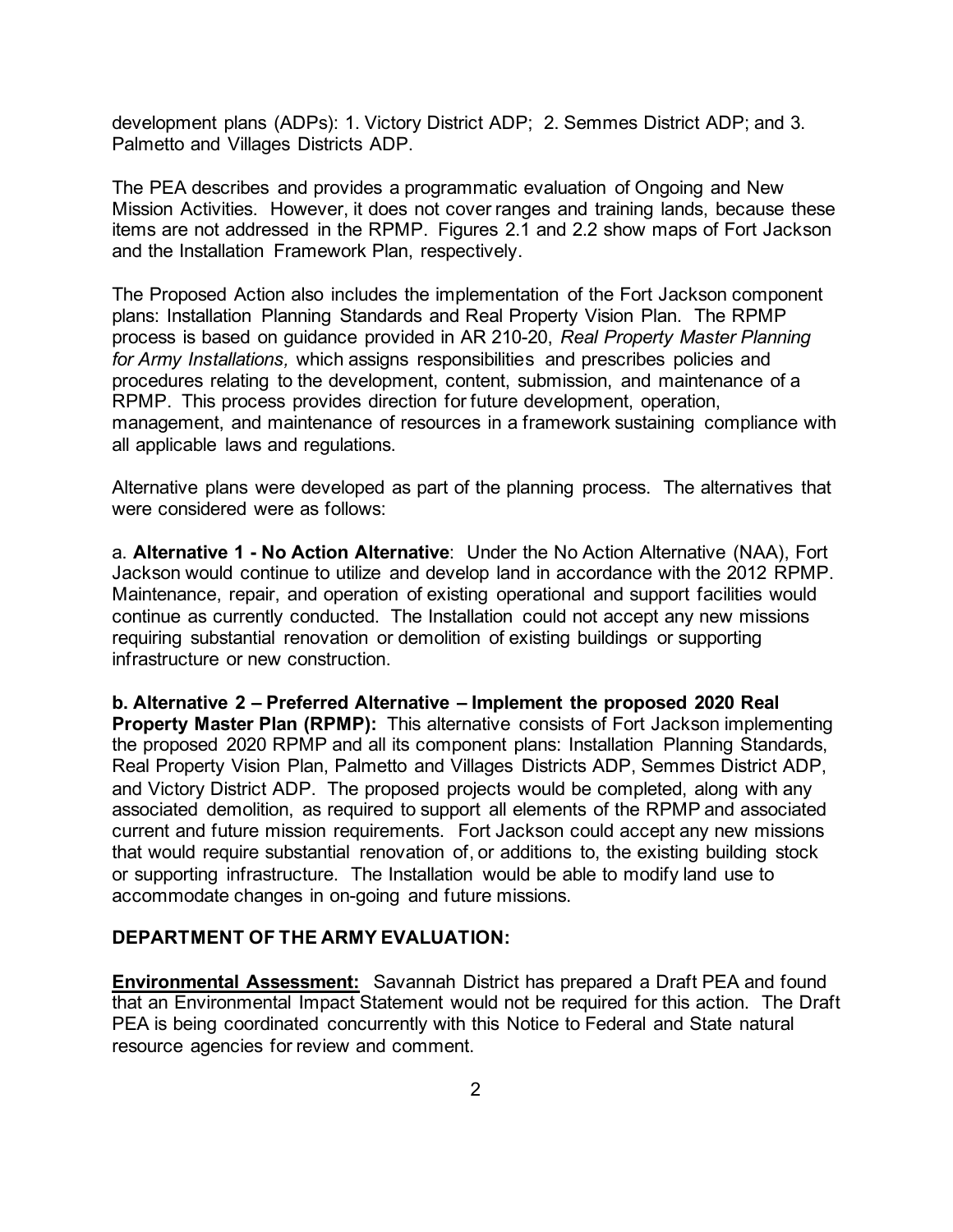**Air Quality.** Implementation of the preferred alternative would result in a short-term emissions increase from the operation of construction equipment, land clearing, paving off-gases, or dust. These impacts would end upon project completion. Best Management Practices (BMPs) would be implemented to reduce air quality impacts.

**Biological Resources.** Biological resources may be impacted by construction and demolition activities under the preferred alternative. The impacts of each project on wetlands and associated wildlife would be independently evaluated in a Record of Environmental Consideration (REC), as detailed siting and design are being developed. Consultation with the U.S. Fish and Wildlife Service would be completed if a project impacted a threatened or endangered species. BMPs and mitigation actions required for permitting would be implemented. All projects would be implemented in compliance with the Integrated Natural Resources Management Plan (INRMP).

**Cultural Resources.** Implementation of the preferred alternative would not result in impacts to cultural resources. Fort Jackson would continue to comply with the Integrated Cultural Resources Management Plan (ICRMP) and Programmatic Agreement, and would continue to consult, as needed, for any effects of projects under this alternative.

**Environmental Restoration and Compliance.** Implementation of the preferred alternative may have minor, short-term adverse effects during the management and disposal of asbestos containing materials and/or lead based paint. However, long-term environmental and restoration compliance concerns would be eliminated. All hazardous materials and waste associated with renovation, demolition, and construction would be handled and disposed of in accordance with Federal, state, and local regulations and would not have any significant impacts on the human and natural environment. The impacts of each project on potential IRP sites would be independently evaluated in a REC.

**Infrastructure.** The proposed projects under the preferred alternative would result in long-term beneficial impacts to the existing infrastructure and provide expanded services to meet the increased needs. There would be no significant impacts to on-Post infrastructure.

**Geology and Soils.** Construction and demolition activities would have direct, shortterm adverse impacts on soils. Erosion and sediment control measures and BMPs would be implemented to minimize these impacts. These impacts would end upon project completion.

**Land Use.** Implementation of the preferred alternative would not have any significant or negative impacts to land use.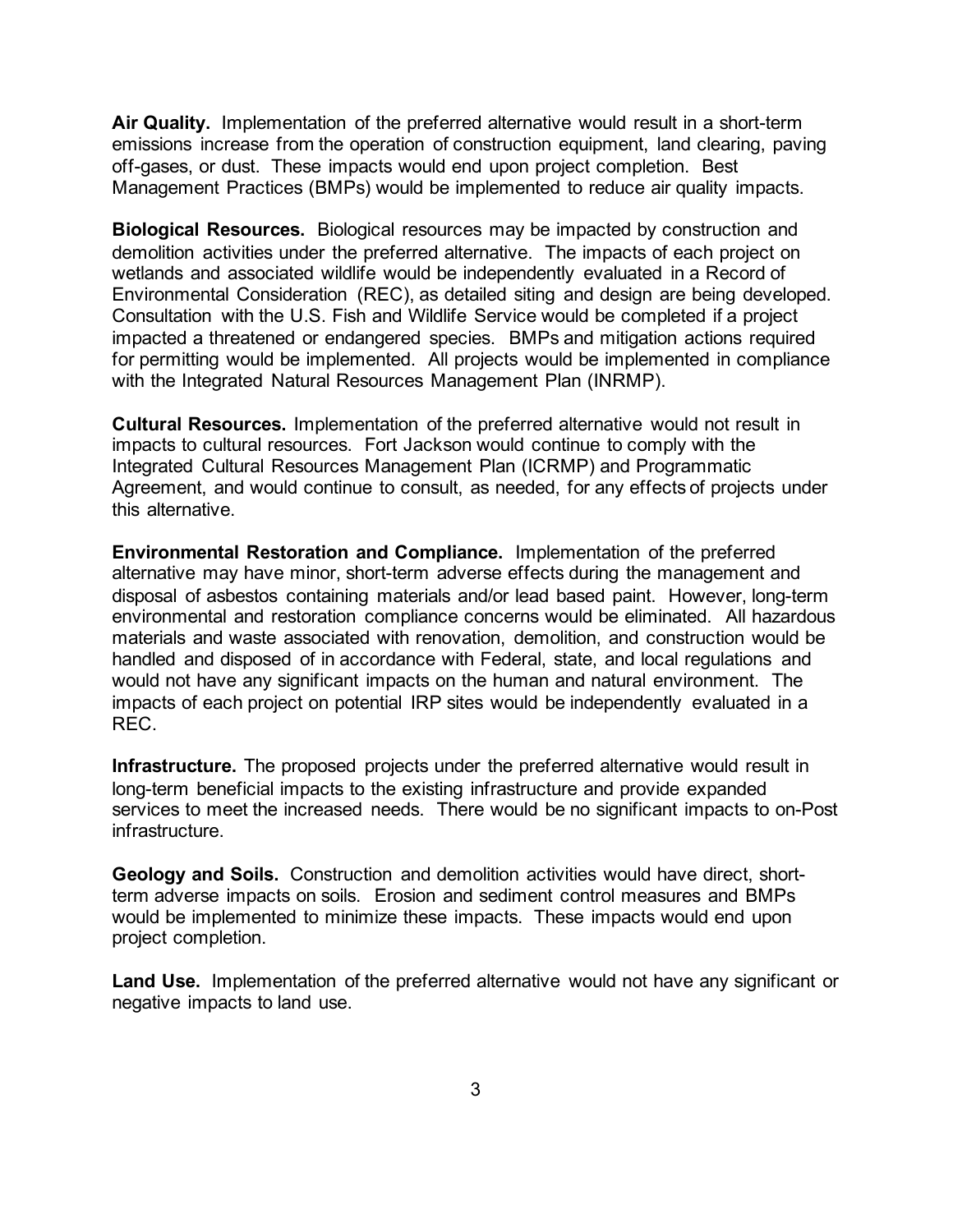**Noise.** No long-term noise increases would occur from construction or demolition activities under the preferred alternative. BMPs would be implemented to reduce noise during construction/demolition. These impacts would end upon project completion.

**Socioeconomic Resources.** Short-term beneficial impacts on the local economy would result from the hiring of local construction companies for project under the preferred alternative. The construction of new facilities would result in long-term beneficial impacts by reducing maintenance requirements and providing more energyefficient facilities. There are no adverse impacts to environmental justice and the protection of children.

**Transportation Systems.** Construction and demolition activities would have short-term impacts on traffic within the cantonment area, but these impacts would end upon project completion. There would be long-term beneficial impacts from projects, including improvements to vehicular and pedestrian circulation.

**Visual Resources.** Short-term minor and localized adverse impacts would result from demolition and construction activities and associated equipment. Long-term beneficial impacts would result from the improvement in the aesthetic appeal of facilities.

**Water Resources.** Long-term adverse impacts on water resources could occur during construction and demolition activities due to the potential increase in impervious surface area, which may contribute to increased erosion, stormwater runoff, pollutants, and sediment loads. Impacts would be minimized by adherence to sediment and erosion control plans, stormwater pollution prevention plans, and other BMPs.

**Cumulative Effects.** No significant adverse cumulative effects are expected as a result of implementing the preferred alternative. Present and reasonably foreseeable future actions on Fort Jackson largely involve temporary, construction-related impacts. No present or reasonably foreseeable future projects are located in areas with rare plant communities or are expected to result in the loss of any endangered or threatened species or their habitat. Therefore, any impacts associated with the preferred alternative, when added to other past, present, and reasonably foreseeable future actions, are collectively less than significant.

**Consideration of Public Comments:** The Corps is soliciting comments from the public; Federal, State, and local agencies and officials; Native American Tribes; and other interested parties in order to consider and evaluate the impacts of the proposed activity. Any comments received would be used in the preparation of the Final PEA and FONSI pursuant to the National Environmental Policy Act.